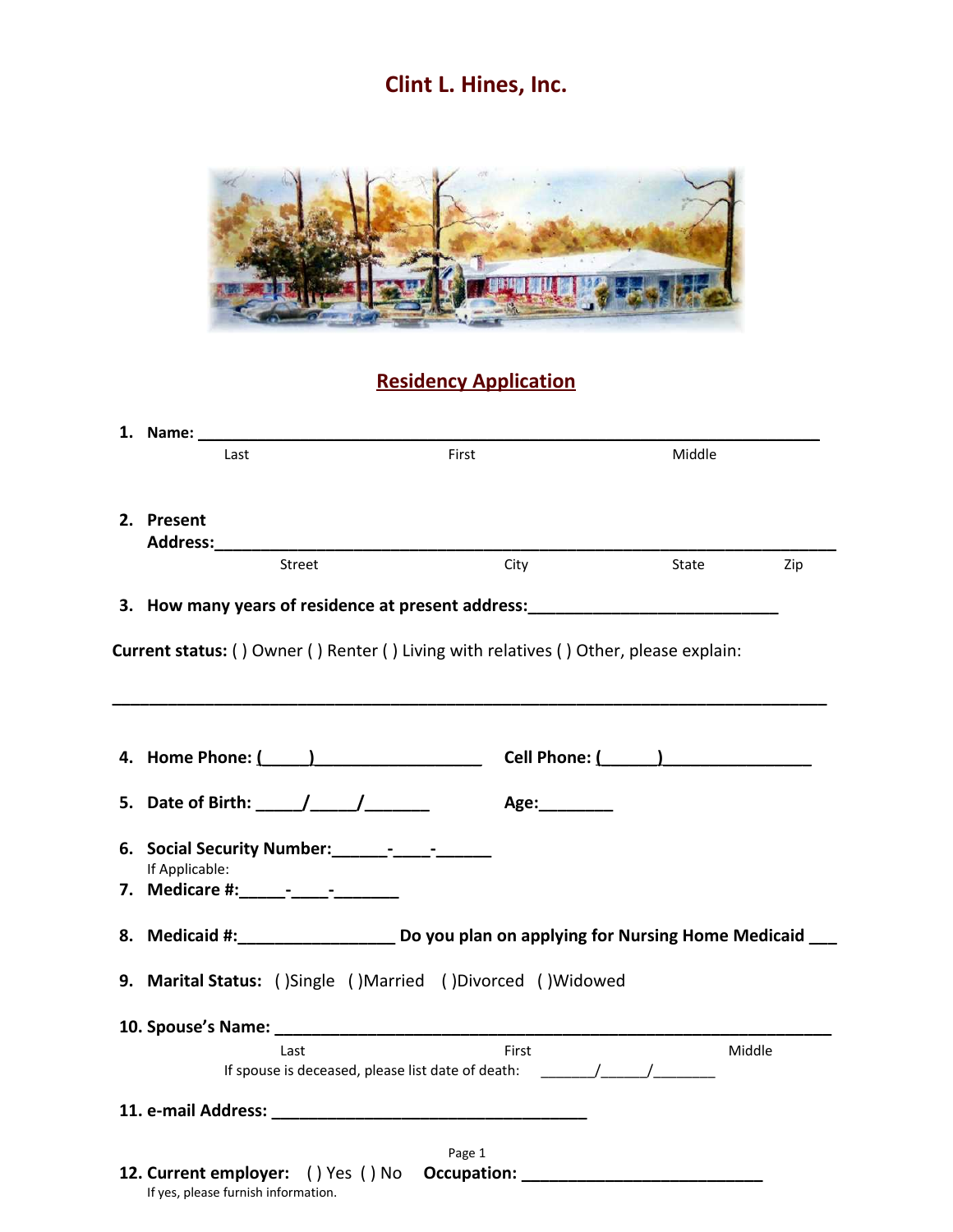| Street                                                                                                                                                 | <b>City</b>    | State        | Zip |
|--------------------------------------------------------------------------------------------------------------------------------------------------------|----------------|--------------|-----|
| Work Phone: (______) ___________________                                                                                                               |                |              |     |
|                                                                                                                                                        |                |              |     |
| 13. Date of Retirement: ______/______/___________ Occupation: __________________                                                                       |                |              |     |
| 14. Please list health, supplemental, accident or long-term insurance policies:<br>A copy of your insurance card or policies is needed upon admission. |                |              |     |
| Health Insurance:                                                                                                                                      | ( ) Yes ( ) No |              |     |
|                                                                                                                                                        |                |              |     |
| Supplemental Health Insurance: () Yes () No                                                                                                            |                |              |     |
|                                                                                                                                                        |                |              |     |
|                                                                                                                                                        |                |              |     |
| Accident Insurance: () Yes () No                                                                                                                       |                |              |     |
|                                                                                                                                                        |                |              |     |
|                                                                                                                                                        |                |              |     |
|                                                                                                                                                        |                |              |     |
| Long-term Care Insurance: () Yes () No                                                                                                                 |                |              |     |
|                                                                                                                                                        |                |              |     |
|                                                                                                                                                        |                |              |     |
| 15. Do you manage your own financial affairs? () Yes () No<br>(If no, Please furnish information)                                                      |                |              |     |
|                                                                                                                                                        |                |              |     |
|                                                                                                                                                        |                |              |     |
| Street                                                                                                                                                 | City           | State<br>Zip |     |

Page 2 **16. Do you have a Living Will or Advanced Directive?** ( ) yes ( ) No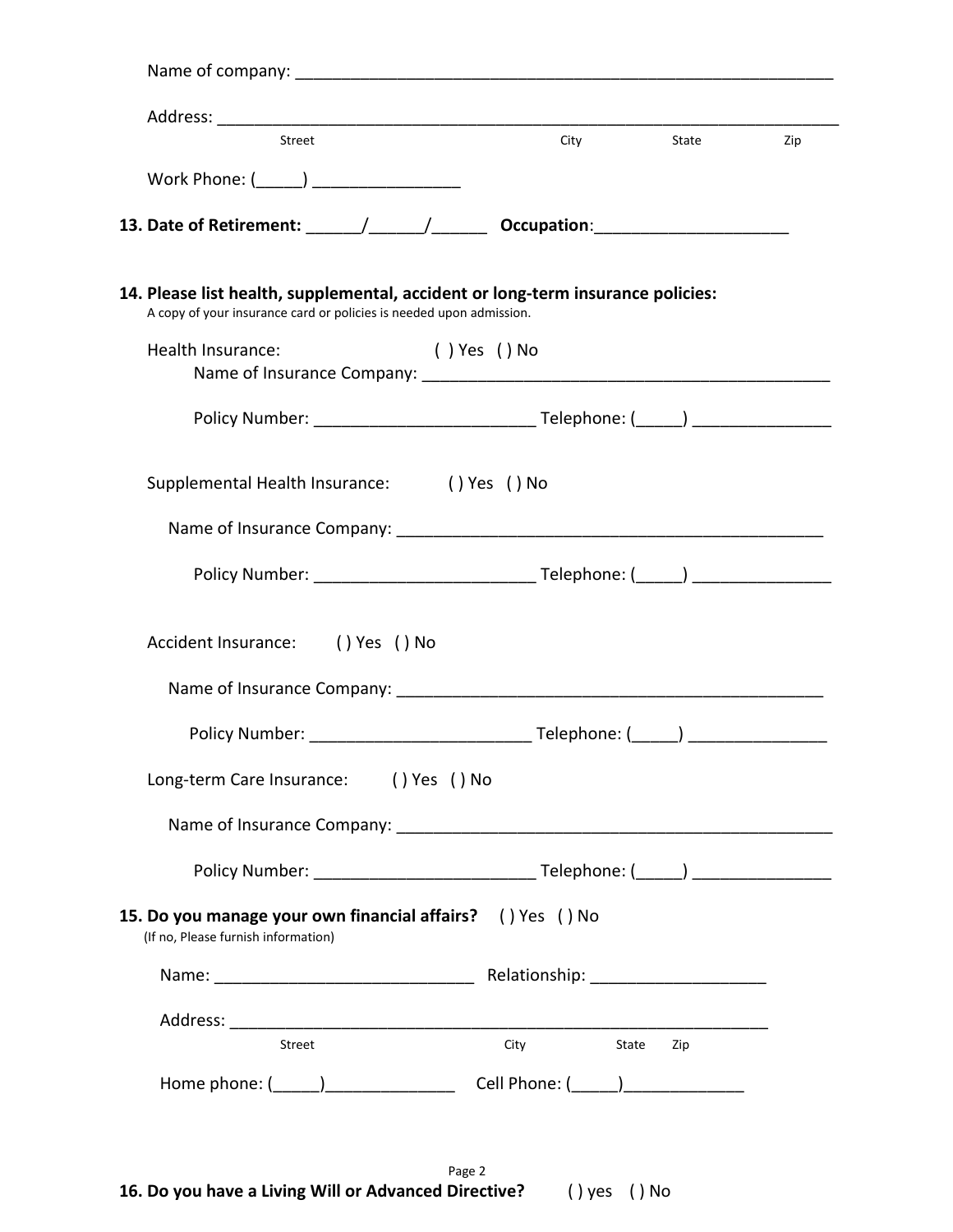(If yes, please furnish a copy.)

**Advance health care directives**, also known as **living wills, advanced directives, or advanced decisions,** are instructions given by individuals specifying what actions should be taken for their own health in the event that they are no longer able to make decisions due to illness or incapacity. (source: Wikipedia)

#### **Do you wish to fill out a Do Not Resuscitate Order (DNR)?** ( ) yes ( ) No

#### **17. Do you have a Statutory Durable Power of Attorney?** ( ) yes ( ) No

(If yes, please furnish a copy.)

#### **18. Do you have a Health Care Durable Power of Attorney?** ( ) Yes ( ) No

(If yes, please furnish a copy.)

*If No to questions 16-18, we can help you with these options upon admission if you so choose.*

#### **19. Primary Physician:**

| Street                                                                                                                                                                                                                         | City                                                | State | Zip |
|--------------------------------------------------------------------------------------------------------------------------------------------------------------------------------------------------------------------------------|-----------------------------------------------------|-------|-----|
| Office Phone: (______) __________________                                                                                                                                                                                      | Fax: $\begin{pmatrix} 1 & 1 \\ 1 & 1 \end{pmatrix}$ |       |     |
| Specialist:                                                                                                                                                                                                                    |                                                     |       |     |
| Name: 2008 - 2008 - 2008 - 2010 - 2010 - 2010 - 2010 - 2010 - 2010 - 2010 - 2010 - 2010 - 2010 - 2010 - 2010 - 2010 - 2010 - 2010 - 2010 - 2010 - 2010 - 2010 - 2010 - 2010 - 2010 - 2010 - 2010 - 2010 - 2010 - 2010 - 2010 - |                                                     |       |     |
|                                                                                                                                                                                                                                |                                                     |       |     |
| <b>Street</b>                                                                                                                                                                                                                  | City                                                | State | Zip |
| Office Phone: (______) ___________________                                                                                                                                                                                     |                                                     |       |     |
| <b>Other Physician:</b>                                                                                                                                                                                                        |                                                     |       |     |
|                                                                                                                                                                                                                                |                                                     |       |     |
|                                                                                                                                                                                                                                |                                                     |       |     |
| Street                                                                                                                                                                                                                         | City                                                | State | Zip |
| Office Phone: (______) _________                                                                                                                                                                                               | Fax: $($                                            |       |     |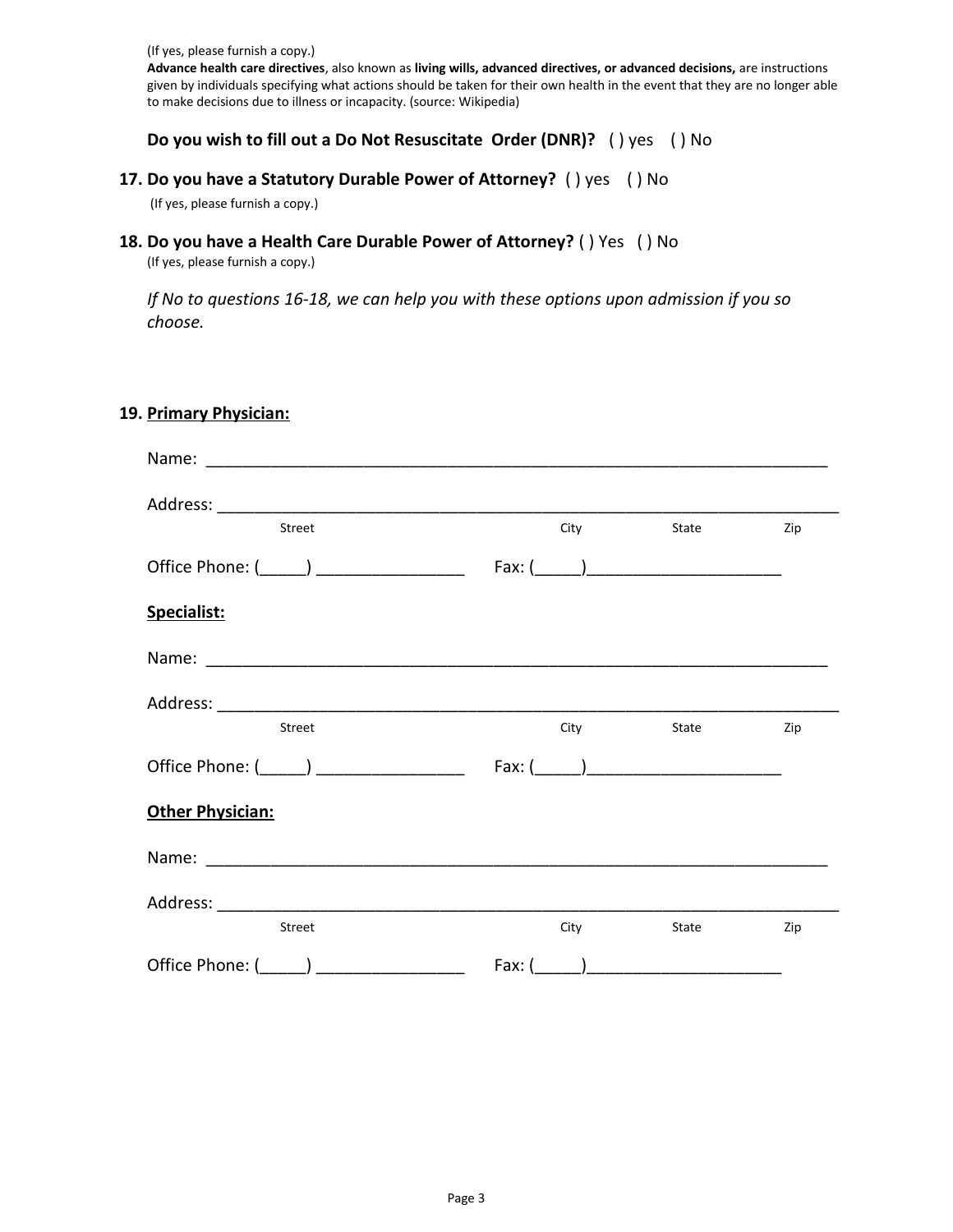## **EMERGENCY CONTACTS**

| 20. In case of emergency, please contact: |                  |           |  |
|-------------------------------------------|------------------|-----------|--|
|                                           |                  |           |  |
|                                           |                  |           |  |
| Street                                    | <b>City City</b> | State Zip |  |
|                                           |                  |           |  |
|                                           |                  |           |  |
|                                           |                  |           |  |
|                                           |                  |           |  |
| Street                                    | City State Zip   |           |  |
|                                           |                  |           |  |
|                                           |                  |           |  |
|                                           |                  |           |  |
|                                           |                  |           |  |
| <b>Street</b>                             | City State Zip   |           |  |
|                                           |                  |           |  |
| Work Phone: (_____)________________       |                  |           |  |
| <b>BILLING INFORMATION</b>                |                  |           |  |
| 21. Please send invoices/statements to:   |                  |           |  |
|                                           |                  |           |  |
|                                           |                  |           |  |
| Street                                    | City State Zip   |           |  |
|                                           |                  |           |  |
| Work Phone: (______)_________________     |                  |           |  |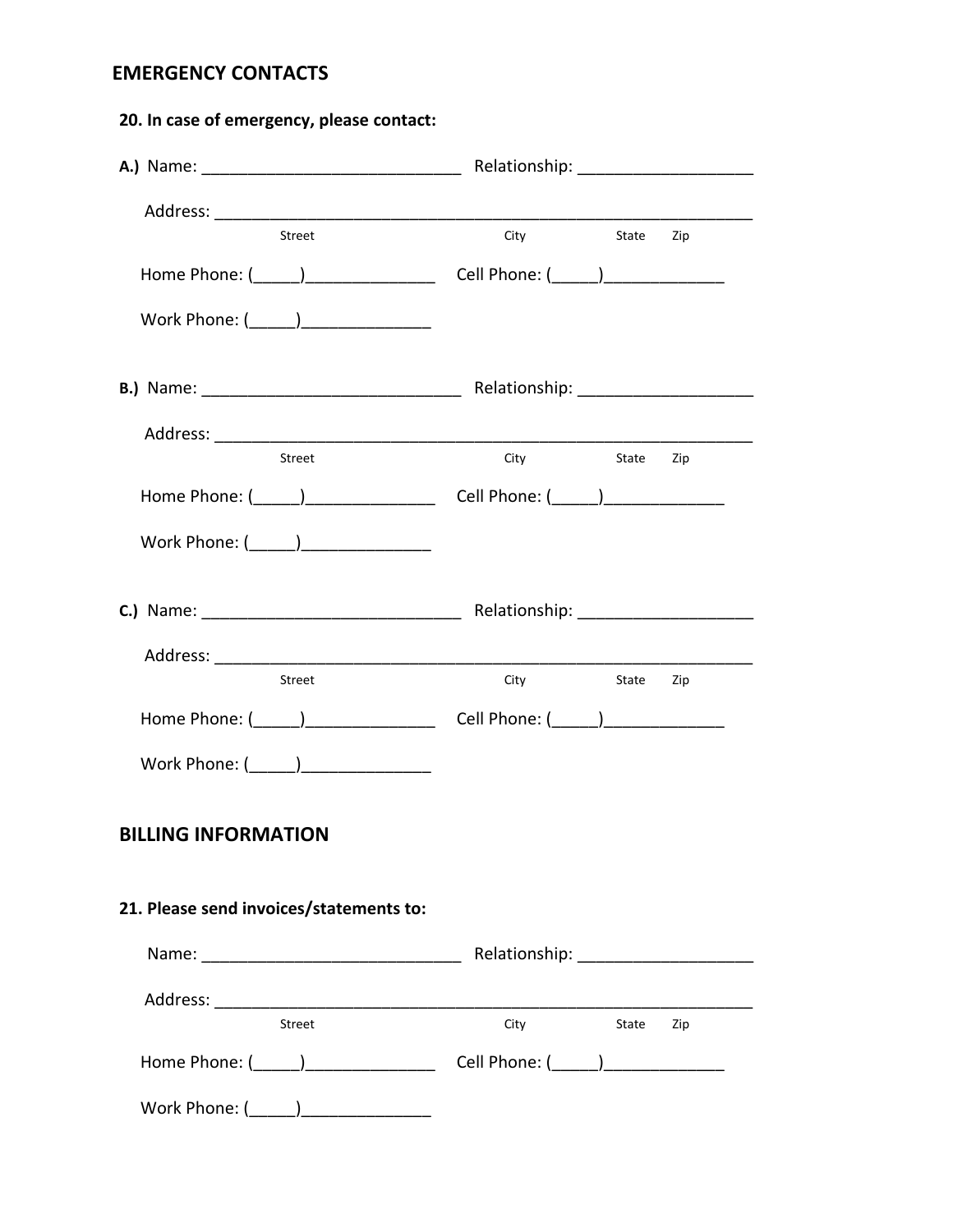Page 4

## **PERSONAL /SOCIAL HISTORY**

| 31. List any necessary information about personal/health history you would like us to know: |
|---------------------------------------------------------------------------------------------|
|                                                                                             |
|                                                                                             |
|                                                                                             |
|                                                                                             |